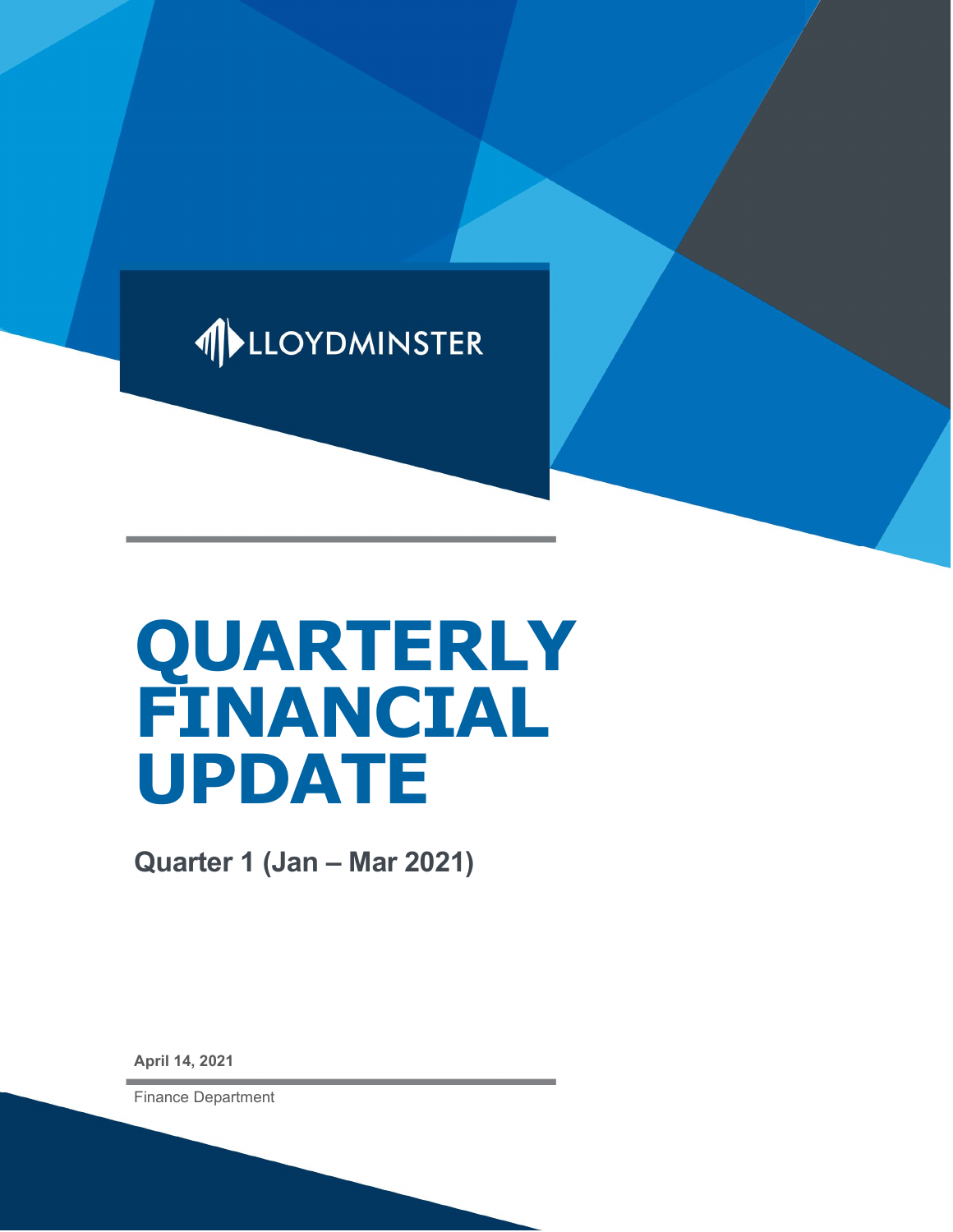

## STATEMENT OF FINANCIAL POSITION

As at March 31, 2021

|                                                 |     |                 |    | (unaudited)     |      |                 |
|-------------------------------------------------|-----|-----------------|----|-----------------|------|-----------------|
|                                                 |     | Mar 31, 2021    |    | Dec 31, 2020    |      | Mar 31, 2020    |
| <b>Financial Assets</b>                         |     |                 |    |                 |      |                 |
| Cash                                            | \$  | 14,143,850      | S. | 17,652,422      | - \$ | 19,375,280      |
| Investments                                     |     | 64,595,436      |    | 66,478,745      |      | 47,030,509      |
| Land and Inventories for Resale                 |     | 17,569,972      |    | 17,632,437      |      | 17,438,077      |
| Taxes Receivable and Grants in Lieu             |     | 2,401,798       |    | 2,975,254       |      | 2,139,624       |
| Trade and Other Receivables                     |     | 4,651,782       |    | 7,610,751       |      | 3,140,402       |
| <b>Total Financial Assets</b>                   | \$  | 103,362,839     | S. | 112,349,610     | \$   | 89,123,892      |
| <b>Financial Liabilities</b>                    |     |                 |    |                 |      |                 |
| Accounts Payable and Accrued Liabilities        | \$  | 5,061,884       | \$ | 7,524,413       | \$   | 3,847,217       |
| <b>Deferred Revenue</b>                         |     | 11,063,218      |    | 11,742,374      |      | 6,239,598       |
| <b>Deposit Liabilities</b>                      |     | 972,243         |    | 969,672         |      | 996,213         |
| <b>Employee Benefit Obligations</b>             |     | 1,083,253       |    | 1,928,928       |      | 1,032,993       |
| <b>Contaminated Sites</b>                       |     | 336,550         |    | 336,550         |      | 304,824         |
| Provision for Landfill Closure                  |     | 1,458,606       |    | 1,458,606       |      | 1,194,050       |
| Long-Term Debt                                  |     | 31,427,150      |    | 32,074,682      |      | 32,224,271      |
| <b>Total Financial Liabilities</b>              | \$  | 51,402,905      | \$ | 56,035,225      | \$   | 45,839,166      |
| <b>Net Financial Assets</b>                     | \$  | 51,959,934      | \$ | 56,314,385      | \$   | 43,284,726      |
|                                                 |     |                 |    |                 |      |                 |
| <b>Non-Financial Assets</b>                     |     |                 |    |                 |      |                 |
| Inventory for Consumption                       | \$  | 955,686         | \$ | 960,106         | \$   | 971,514         |
| <b>Prepaid Expenses</b>                         |     | 294,458         |    | 294,269         |      | 555,117         |
| <b>Tangible Capital Assets</b>                  |     | 790,719,596     |    | 790,719,596     |      | 776,031,520     |
| <b>Accumulated Depreciation</b>                 |     | (318, 833, 365) |    | (313, 624, 545) |      | (301, 132, 704) |
| Work in Progress                                |     | 9,093,874       |    | 6,733,756       |      | 5,677,519       |
| <b>Total Non-Financial Assets</b>               | \$  | 482,230,249     | \$ | 485,083,182     | \$   | 482,102,966     |
| <b>Accumulated Surplus</b>                      | \$  | 534,190,183     | \$ | 541,397,567     | \$   | 525,387,692     |
| <b>Accumulated Surplus &amp; Reserves</b>       |     |                 |    |                 |      |                 |
| <b>Accumulated Surplus</b>                      | \$. | 476,705,448     | \$ | 484,439,309     | S    | 476,331,577     |
| <b>Restricted Reserves</b>                      |     | 12,451,205      |    | 12,451,205      |      | 11,761,047      |
| <b>Unrestricted Reserves</b>                    |     | 45,033,530      |    | 44,507,054      |      | 37,295,068      |
| <b>Total Accumulated Surplus &amp; Reserves</b> | S.  | 534,190,183     | S. | 541,397,567     | \$   | 525,387,692     |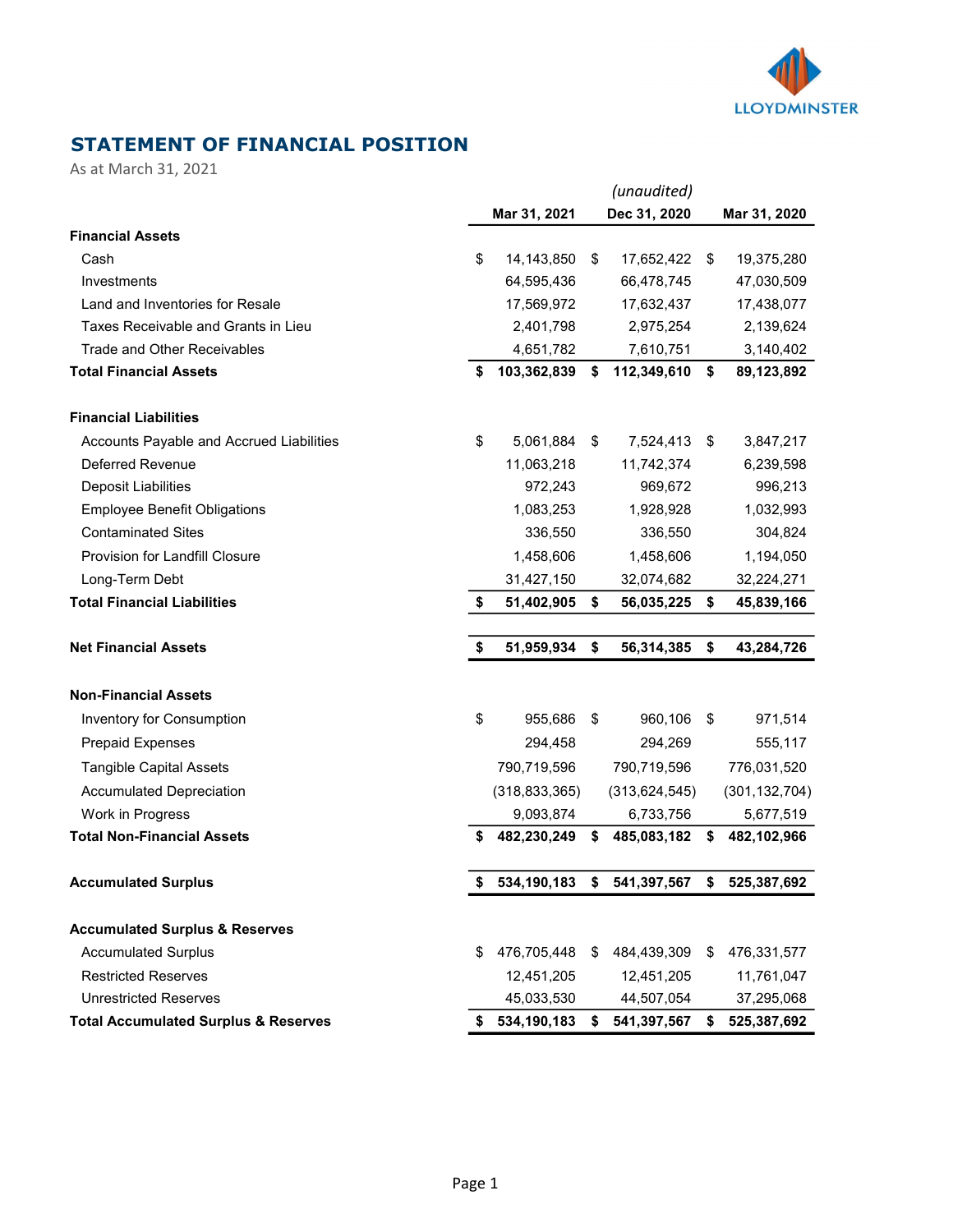

## OPERATING BUDGET VS. ACTUAL

For the three-month period ending March 31, 2021

|                                           | <b>Current Year</b> |                    |    |              |    |                   |            | <b>Prior Year</b> |              |
|-------------------------------------------|---------------------|--------------------|----|--------------|----|-------------------|------------|-------------------|--------------|
|                                           |                     | 2021 Actuals       |    | 2021 Budget  |    | Variance \$       | Variance % |                   | 2020 Actuals |
|                                           |                     |                    |    |              |    | (Budget           | (Budget    |                   |              |
|                                           |                     | (3 months)         |    | (12 months)  |    | <b>Remaining)</b> | Spent)     |                   | (3 months)   |
| <b>Revenues</b>                           |                     |                    |    |              |    |                   |            |                   |              |
| <b>Net Municipal Taxes</b>                | \$                  | 2,103,798          | \$ | 37,022,890   | \$ | 34,919,092        | 6%         | \$                | 2,181,253    |
| User Fees & Sale of Goods                 |                     | 6,284,745          |    | 32,250,688   |    | 25,965,942        | 19%        |                   | 7,128,018    |
| <b>Government Transfers for Operating</b> |                     | 156,242            |    | 4,069,779    |    | 3,913,537         | 4%         |                   | 291,482      |
| Investment income                         |                     | 285,217            |    | 1,350,000    |    | 1,064,783         | 21%        |                   | 440,551      |
| Penalties and Cost of Taxes               |                     | 205,348            |    | 1,470,400    |    | 1,265,052         | 14%        |                   | 251,677      |
| Licenses and Permits                      |                     | 596,854            |    | 827,430      |    | 230,576           | 72%        |                   | 555,111      |
| Franchise and Concession Fees             |                     | 1,117,643          |    | 5,989,684    |    | 4,872,040         | 19%        |                   | 1,203,366    |
| Other Income                              |                     |                    |    |              |    |                   | 0%         |                   | 17,806       |
| <b>Transfers from Reserves</b>            |                     |                    |    | 50,000       |    | 50,000            | 0%         |                   |              |
| <b>Total Revenues</b>                     | \$                  | 10,749,847         | \$ | 83,030,871   | \$ | 72,281,024        | 13%        | \$                | 12,069,264   |
| <b>Expenditures</b>                       |                     |                    |    |              |    |                   |            |                   |              |
| Salaries, Wages & Benefits                | \$                  | 6,431,450          | \$ | 35,207,067   | \$ | 28,775,617        | 18%        | \$                | 6,607,964    |
| <b>Contracted Services</b>                |                     | 3,762,377          |    | 19,438,489   |    | 15,676,112        | 19%        |                   | 3,882,969    |
| Goods and Materials                       |                     | 475,360            |    | 3,405,398    |    | 2,930,038         | 14%        |                   | 648,163      |
| Cost of Sales                             |                     | 66,084             |    | 808,956      |    | 742,872           | 8%         |                   | 2,312        |
| Transfers to Local Boards or Agencies     |                     | 483,082            |    | 1,846,283    |    | 1,363,201         | 26%        |                   | 429,715      |
| Interest on Long-Term Debt                |                     | 213,555            |    | 1,112,544    |    | 898,989           | 19%        |                   | 230,413      |
| <b>Principal Debt Payments</b>            |                     | 647,531            |    | 2,709,769    |    | 2,062,237         | 24%        |                   | 629,535      |
| <b>Bank Charges</b>                       |                     | 21,663             |    | 136,768      |    | 115,105           | 16%        |                   | 2,184        |
| <b>Utilities</b>                          |                     | 1,293,356          |    | 5,995,740    |    | 4,702,384         | 22%        |                   | 1,075,827    |
| Provision for Landfill Closure            |                     |                    |    | 150,000      |    | 150,000           | 0%         |                   |              |
| <b>Transfers to Reserves</b>              |                     | 526,476            |    | 12, 147, 271 |    | 11,620,795        | 4%         |                   |              |
| <b>Bad Debt</b>                           |                     | (1,539)            |    | 30,000       |    | 31,539            | $-5%$      |                   |              |
| <b>Total Expenditures</b>                 | \$                  | 13,919,395         | \$ | 82,988,285   | \$ | 69,068,889        | 17%        | \$                | 13,509,082   |
| <b>Surplus/(Deficit)</b>                  |                     | $(3, 169, 548)$ \$ |    | 42,586 \$    |    | 3,212,135         |            |                   | (1,439,818)  |
|                                           |                     |                    |    |              |    |                   |            |                   |              |
| <b>Other</b>                              |                     |                    |    |              |    |                   |            |                   |              |
| Contributed assets                        |                     |                    |    |              |    |                   |            |                   |              |
| Government transfers for capital          |                     | (2, 493)           |    |              |    |                   |            |                   |              |
| <b>Surplus/(Deficit)</b>                  | \$                  | $(3, 172, 041)$ \$ |    | 42,586       | \$ | 3,212,135         |            | \$                |              |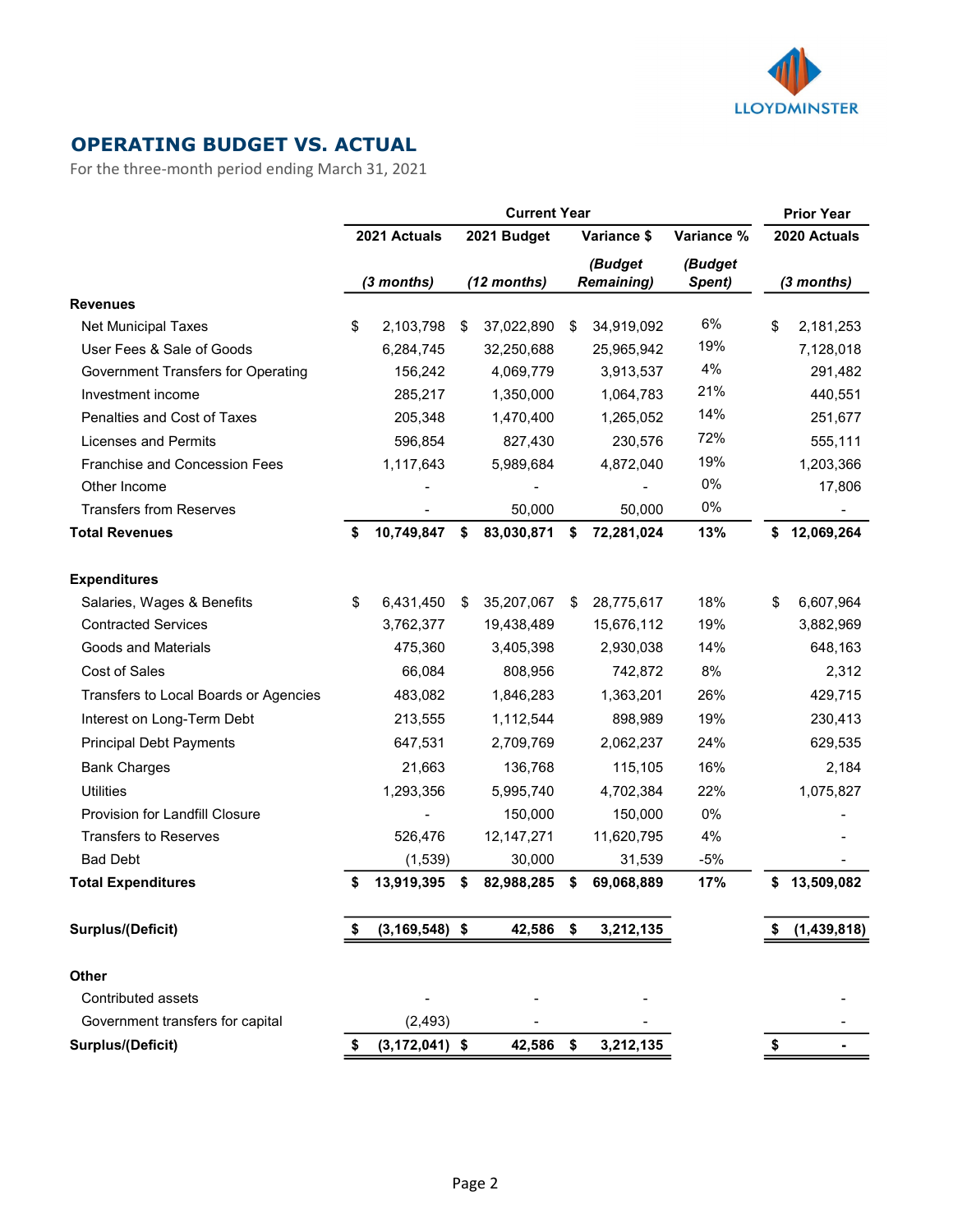

## OPERATING BUDGET VS. ACTUAL BY DEPARTMENT

For the three-month period ending March 31, 2021

|                                  | <b>Current Year</b> |                    |    |             |    |                              |                   | <b>Prior Year</b> |              |
|----------------------------------|---------------------|--------------------|----|-------------|----|------------------------------|-------------------|-------------------|--------------|
|                                  |                     | 2021 Actuals       |    | 2021 Budget |    | Variance \$                  | Variance %        |                   | 2020 Actuals |
|                                  |                     | (3 months)         |    | (12 months) |    | (Budget<br><b>Remaining)</b> | (Budget<br>Spent) |                   | (3 months)   |
| <b>Revenues</b>                  |                     |                    |    |             |    |                              |                   |                   |              |
| <b>General Government</b>        | \$                  | 4,281,445          | \$ | 48,324,098  | \$ | 44,042,653                   | 9%                | \$                | 4,806,880    |
| <b>Protective Services</b>       |                     | 174,375            |    | 2,053,140   |    | 1,878,765                    | 8%                |                   | 225,967      |
| <b>Transportation Services</b>   |                     | 73,842             |    | 823,520     |    | 749,678                      | 9%                |                   | 171,970      |
| <b>Environmental Services</b>    |                     | 5,303,711          |    | 24,324,394  |    | 19,020,683                   | 22%               |                   | 5,521,372    |
| <b>Public Health and Welfare</b> |                     | 128,008            |    | 694,011     |    | 566,003                      | 18%               |                   | 148,287      |
| Planning and Development         |                     | 196,686            |    | 1,732,873   |    | 1,536,187                    | 11%               |                   | 146,901      |
| <b>Recreation and Culture</b>    |                     | 591,780            |    | 5,078,835   |    | 4,487,055                    | 12%               |                   | 1,047,887    |
| <b>Total Revenues</b>            | \$                  | 10,749,847         | \$ | 83,030,871  | \$ | 72,281,024                   | 13%               |                   | \$12,069,264 |
| <b>Expenditures</b>              |                     |                    |    |             |    |                              |                   |                   |              |
| <b>General Government</b>        | \$                  | 3,003,259          | \$ | 15,770,904  | \$ | 12,767,645                   | 19%               | \$                | 2,559,388    |
| <b>Protective Services</b>       |                     | 3,455,105          |    | 16,219,440  |    | 12,764,335                   | 21%               |                   | 3,231,927    |
| <b>Transportation Services</b>   |                     | 1,708,101          |    | 11,968,178  |    | 10,260,077                   | 14%               |                   | 1,846,683    |
| <b>Environmental Services</b>    |                     | 1,872,344          |    | 15,935,313  |    | 14,062,968                   | 12%               |                   | 1,870,533    |
| Public Health and Welfare        |                     | 228,777            |    | 1,060,759   |    | 831,982                      | 22%               |                   | 259,493      |
| <b>Planning and Development</b>  |                     | 820,419            |    | 5,350,027   |    | 4,529,608                    | 15%               |                   | 710,162      |
| <b>Recreation and Culture</b>    |                     | 2,831,390          |    | 16,683,664  |    | 13,852,274                   | 17%               |                   | 3,030,896    |
| <b>Total Expenditures</b>        | \$                  | 13,919,395         | \$ | 82,988,285  | \$ | 69,068,889                   | 17%               | \$                | 13,509,082   |
| <b>Surplus/(Deficit)</b>         |                     | $(3, 169, 548)$ \$ |    | 42,586      | \$ | 3,212,135                    |                   |                   | (1,439,818)  |
|                                  |                     |                    |    |             |    |                              |                   |                   |              |
| <b>Other</b>                     |                     |                    |    |             |    |                              |                   |                   |              |
| <b>Contributed Assets</b>        |                     |                    |    |             |    |                              |                   |                   |              |
| Government Transfers for Capital |                     | (2, 493)           |    |             |    |                              |                   |                   |              |
| <b>Surplus/(Deficit)</b>         | \$                  | (3, 172, 041)      | \$ | 42,586      | \$ | 3,212,135                    |                   | \$                |              |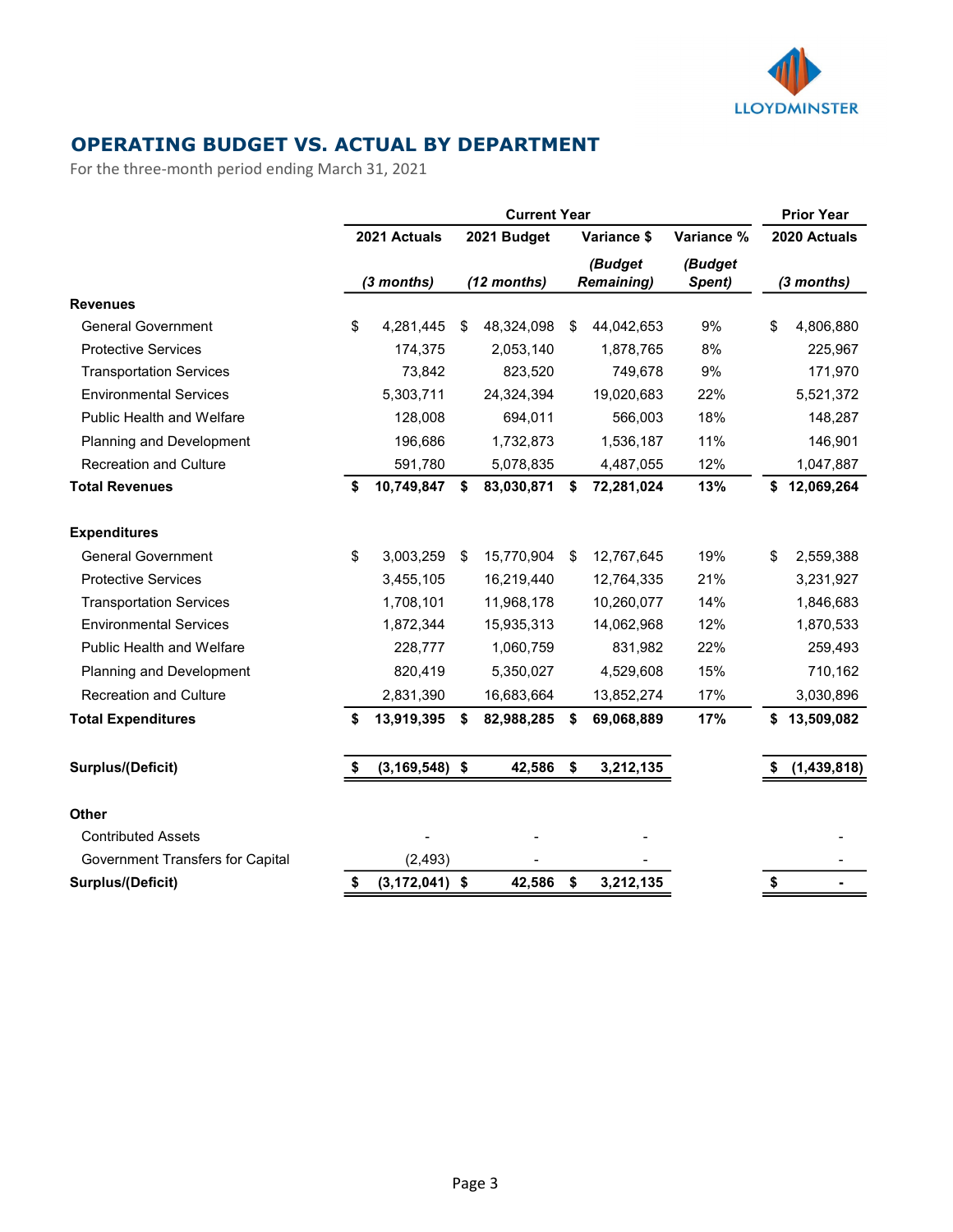

### RESERVES FORECAST

As at March 31, 2021

|                                         | (unaudited)      |                  | <b>Forecast</b>  |
|-----------------------------------------|------------------|------------------|------------------|
|                                         | Dec 31, 2020     | Mar 31, 2021     | Dec 31, 2021     |
| <b>Restricted Reserves</b>              |                  |                  |                  |
| Business Improvement District (BID)     | \$<br>158,969    | \$<br>158,969    | \$<br>113,969    |
| Grants                                  | 1,313,301        | 1,313,301        | 943,422          |
| <b>Offsites</b>                         | 8,744,368        | 8,744,368        | 8,744,368        |
| <b>Public Municipal</b>                 | 169,186          | 169,186          | 169,186          |
| <b>Subdivision Prepaid Improvements</b> | 2,065,381        | 2,065,381        | 2,065,381        |
|                                         | \$<br>12,451,205 | \$<br>12,451,205 | \$<br>12,036,326 |
| <b>Unrestricted Reserves</b>            |                  |                  |                  |
| <b>General Government</b>               | \$<br>15,359,764 | \$<br>15,359,764 | \$<br>12,078,387 |
| <b>Protective Services</b>              | 2,561,825        | 2,561,825        | 2,471,415        |
| <b>Transportation Services</b>          | 9,673,546        | 10,200,022       | 8,251,656        |
| <b>Environmental Services</b>           | 11,588,968       | 11,588,968       | 8,881,067        |
| <b>Social Services</b>                  | 360,000          | 360,000          | 386,895          |
| Planning and Economic Development       | 1,440,760        | 1,440,760        | 1,436,765        |
| <b>Recreation and Culture</b>           | 3,522,191        | 3,522,191        | 3,191,115        |
|                                         | \$<br>44,507,054 | \$<br>45,033,530 | \$<br>36,697,300 |
| <b>Total Reserves</b>                   | \$<br>56,958,259 | \$<br>57,484,735 | \$<br>48,733,626 |

#### RESERVE FUNDING VERIFICATION

In reference to the Reserves Policy, the finance department has verified that the reserves are funded by demonstrating that cash and investments are greater than the total reserve balance.

|                            | Mar 31, 2021 |            |  |  |  |  |
|----------------------------|--------------|------------|--|--|--|--|
| Cash                       |              | 14,143,850 |  |  |  |  |
| Investments                |              | 64.595.436 |  |  |  |  |
| <b>Total Liquid Assets</b> | \$           | 78,739,286 |  |  |  |  |
|                            |              |            |  |  |  |  |
| <b>Restricted Reserves</b> |              | 12,451,205 |  |  |  |  |
| Unrestricted Reserves      |              | 45,033,530 |  |  |  |  |
| <b>Total Reserves</b>      | \$           | 57,484,735 |  |  |  |  |

As at March 31, 2021, the balance of total liquid assets (cash and investments) \$78,739,286 is greater than the balance of total reserves (restricted and unrestricted) \$57,484,735, which demonstrates that the reserves are adequately funded.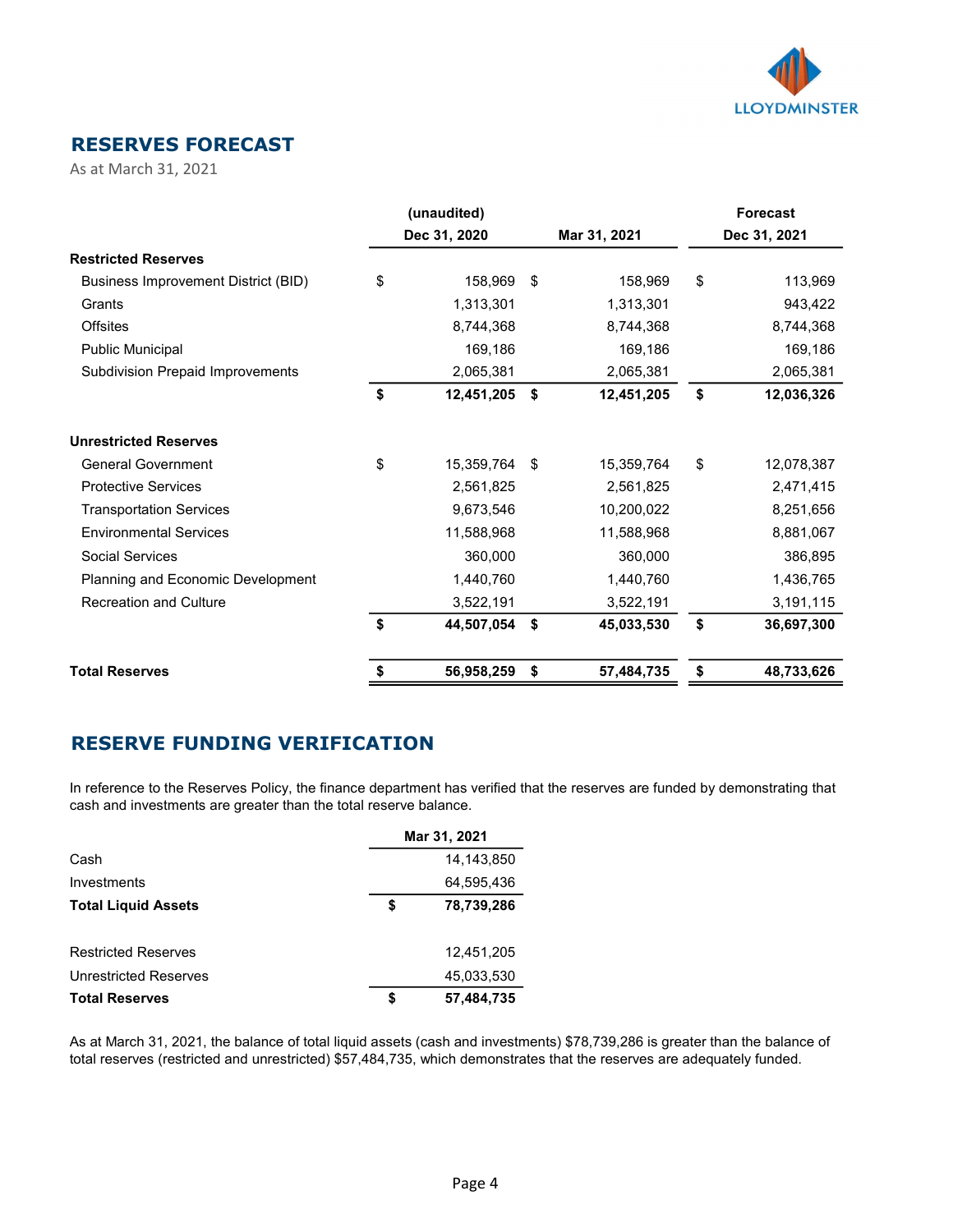

## CAPITAL BUDGET VS. ACTUAL

For the three-month period ending March 31, 2021

|                       |                |    | 2021 Budget    |    |                       |      |                              |                |  |
|-----------------------|----------------|----|----------------|----|-----------------------|------|------------------------------|----------------|--|
|                       | <b>Project</b> |    | <b>Actuals</b> |    | <b>Budget</b>         |      | Variance \$                  | Variance %     |  |
|                       | Count          |    | $(3$ months)   |    | $(12 \text{ months})$ |      | (Budget<br><b>Remaining)</b> | (Budget Spent) |  |
| <b>Projects</b>       |                |    |                |    |                       |      |                              |                |  |
| Complete              | 3              | \$ | 77.014 \$      |    | 67,623                | - \$ | (9, 391)                     | 114%           |  |
| In Progress           | 104            |    | 2,283,637      |    | 72,772,777            |      | 70,489,140                   | 3%             |  |
| On Hold               | $\overline{2}$ |    | $\blacksquare$ |    | 4,000,000             |      | 4,000,000                    | 0%             |  |
| Not Started           | 54             |    | $\blacksquare$ |    | 7,395,184             |      | 7,395,184                    | $0\%$          |  |
| <b>Total Projects</b> | 163            | \$ | 2,360,651      | \$ | 84,235,584            | - \$ | 81,874,933                   | 3%             |  |

For a detailed list of the 2021 capital budget vs. actual, please refer to Appendix 1.

|                       | 2020 Budget    |                |           |      |               |      |                              |                |  |  |
|-----------------------|----------------|----------------|-----------|------|---------------|------|------------------------------|----------------|--|--|
|                       | <b>Project</b> | <b>Actuals</b> |           |      | <b>Budget</b> |      | Variance \$                  | Variance %     |  |  |
|                       | Count          | (3 months)     |           |      | $(12$ months) |      | (Budget<br><b>Remaining)</b> | (Budget Spent) |  |  |
| <b>Projects</b>       |                |                |           |      |               |      |                              |                |  |  |
| Complete              | 8              | \$             | 605,334   | - \$ | 736,875 \$    |      | 131.541                      | 82%            |  |  |
| In Progress           | 98             |                | 471,389   |      | 31,245,134    |      | 30,773,745                   | 2%             |  |  |
| Not Started           | 69             |                | 11.710    |      | 16,794,929    |      | 16,783,218                   | 0%             |  |  |
| <b>Total Projects</b> | 175            | \$             | 1,088,433 | - \$ | 48,776,938    | - \$ | 47,688,504                   | 2%             |  |  |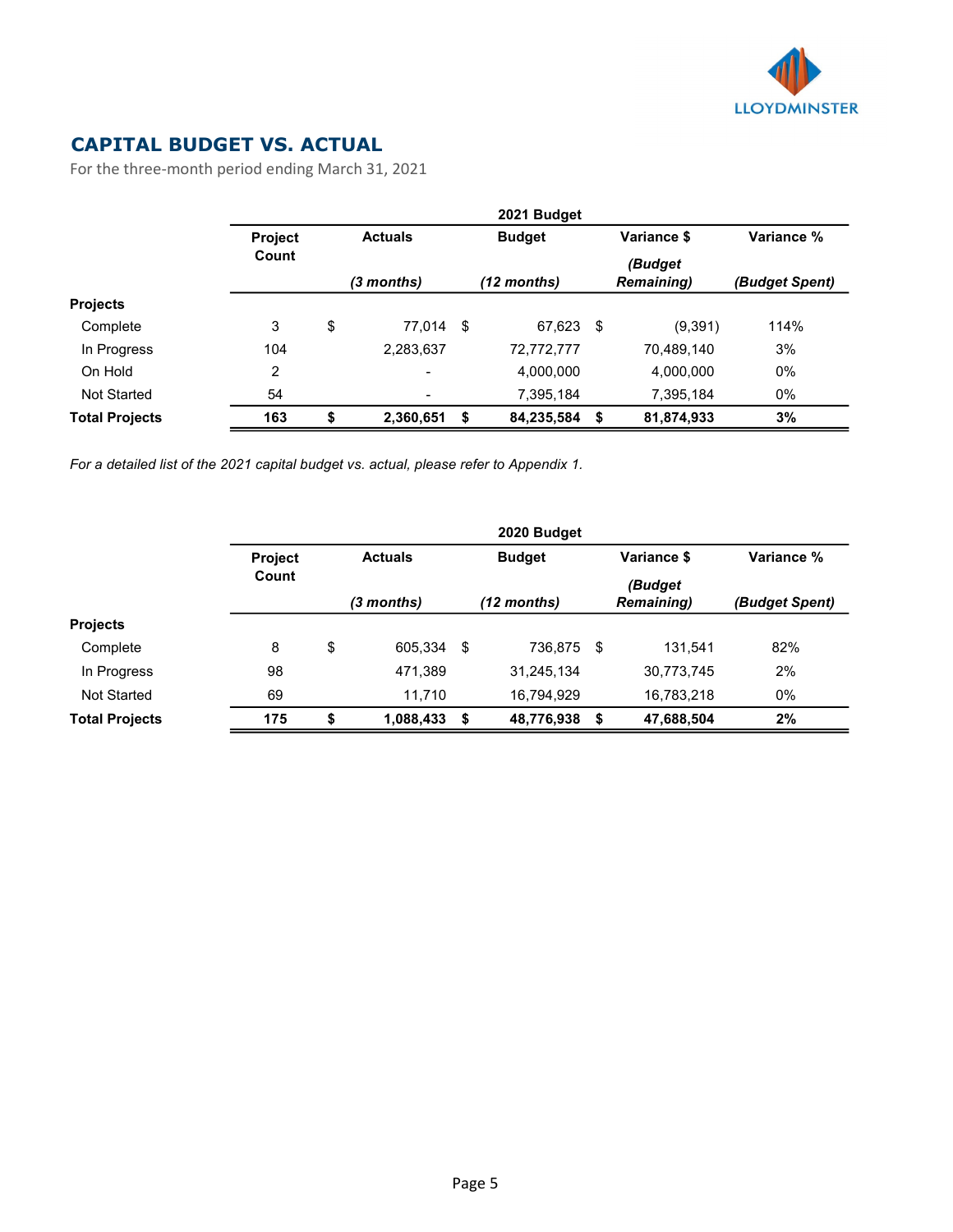

## APPENDIX 1 - CAPITAL BUDGET VS. ACTUAL DETAILED LIST

For the three-month period ending March 31, 2021

|                                                                                      | <b>Actuals</b> | <b>Budget</b> | Variance \$           | Variance %        |                                 |
|--------------------------------------------------------------------------------------|----------------|---------------|-----------------------|-------------------|---------------------------------|
|                                                                                      | (3 months)     | (12 months)   | (Budget<br>Remaining) | (Budget<br>Spent) | <b>Project</b><br><b>Status</b> |
| <b>Capital Projects &amp; One-Time Expenditures</b>                                  |                |               |                       |                   |                                 |
| 1813212 - IT - Application Software (Recreation Software)                            | 3,950          | 32,000        | 28,050                | 12%               | In Progress                     |
| 1813602 - Engineering - Wastewater Treatment Plant                                   | 754,167        | 36,306,202    | 35,552,035            | 2%                | In Progress                     |
| 1813618 - Engineering - Drainage Channel Improvements (East, Lake K)                 |                | 66,328        | 66,328                | 0%                | In Progress                     |
| 1813622 - Engineering - Parkview Storm Water Management Pond                         |                | 39,336        | 39,336                | 100%              | In Progress                     |
| 1841107 - Water Treatment Plant - Chemical Feeder System (Carbon)                    |                | 642,961       | 642,961               | 0%                | In Progress                     |
| 1841108 - Water Treatment Plant - Chemical Feeder System (Lime)                      |                | 699,921       | 699,921               | 0%                | In Progress                     |
| 1842106 - Wastewater Treatment Plant - SCADA Historian Set-Up                        |                | 12,649        | 12,649                | 0%                | In Progress                     |
| 1843004 - Landfill - Residential Limit Program                                       |                | 10,000        | 10,000                | 0%                | In Progress                     |
| 1854001 - Cemetery - Cemetery Study                                                  | 2,858          | 5,150         | 2,292                 | 55%               | In Progress                     |
| 1913610 - Engineering - Drainage Improvement (75 Avenue / 29-44 Street)              |                | 285,948       | 285,948               | 0%                | In Progress                     |
| 1913621 - Engineering - 2019 Water & Sewer Replacement Program                       |                | 10,000        | 10,000                | 0%                | In Progress                     |
| 1913640 - Sidewalk & Road Condition Survey: 2-3 & 3-3                                | 1,908          | 72,309        | 70,401                | 3%                | In Progress                     |
| 1941102 - Water Treatment Plant - Clarifier Drive Replacement                        |                | 190,000       | 190,000               | 0%                | <b>Not Started</b>              |
| 1941111 - River Intake - Site Access Road Improvement                                |                | 85,000        | 85,000                | 0%                | <b>Not Started</b>              |
| 1961208 - Land Division - Contaminated Lot Cleanup (Old City Shop)                   |                | 300,000       | 300,000               | 0%                | Not Started                     |
| 1963004 - Economic Development - Entrance Signs & Placemaking                        |                | 49,500        | 49,500                | 0%                | <b>Not Started</b>              |
| 1971209 - Study/Plan - Ball Diamond Complex Site Plan                                |                | 100,000       | 100,000               | 0%                | Not Started                     |
| 1973112 - LGCC - Practice Green Reconstruction                                       |                | 40,000        | 40,000                | 0%                | Not Started                     |
| 2013601 - 2020 Sanitary Main Replacement Program – Phase II - Construction           |                | 20,000        | 20,000                | 0%                | In Progress                     |
| 2013602 - River Intake Dam - Construction                                            | 12,599         | 100,000       | 87,401                | 13%               | In Progress                     |
| 2013604 - Central Business District Replacement Program - Planning and Design Servi  |                | 300,000       | 300,000               | 0%                | In Progress                     |
| 2013606 - Northwest Drainage Channel - Phase II - Construction                       |                | 104,442       | 104,442               | 0%                | In Progress                     |
| 2013607 - East Drainage Channel Improvements (Lake J Control Structure) - Phase II - | 28,100         | 1,578,284     | 1,550,184             | 2%                | In Progress                     |
| 2013608 - 2020 Street Improvement Program - Construction                             | 15,553         | 15,553        |                       | 100%              | Complete                        |
| 2013610 - 50 Avenue (Highway 17) – Timing and Coordination Improvements - Construe   | 24,523         | 129,314       | 104,791               | 19%               | In Progress                     |
| 2013611 - 2020 Traffic Signal Hardware Improvement Program – Construction            | 31,041         | 154,753       | 123,712               | 20%               | In Progress                     |
| 2013613 - Lloydminster Helipad Crossing Improvements - Construction                  |                | 20,000        | 20,000                | 0%                | In Progress                     |
| 2013615 - Trails and Sidewalk Master Plan                                            |                | 50,259        | 50,259                | 0%                | In Progress                     |
| 2013621 - 2020 Water and Sewer Replacement Program - Construction                    |                | 10,000        | 10,000                | 100%              | In Progress                     |
| 2021001 - RCMP - ALERT Retrofit                                                      | 30,500         | 470,000       | 439,500               | 6%                | In Progress                     |
| 2023002 - Fire - Fire Station #1 Construction                                        | 194,083        | 8,410,666     | 8,216,583             | 2%                | In Progress                     |
| 2031201 - Fleet - GPS for Units                                                      | 7,605          | 47,773        | 40,168                | 16%               | In Progress                     |
| 2032003 - Concrete Intersection Construction (44 Street and 62 Avenue)               | 24,192         | 2,675,872     | 2,651,680             | 1%                | In Progress                     |
| 2032004 - Road Rehabilitation (44 Street between 62 Avenue and 75 Avenue)            | 44,934         | 4,300,802     | 4,255,868             | 1%                | In Progress                     |
| 2032005 - Roadway Services - Streetlight Acquisition                                 |                | 21,000        | 21,000                | 0%                | Not Started                     |
| 2032050 - Roads - 1/2 TON TRUCK                                                      |                | 39,000        | 39,000                | 0%                | In Progress                     |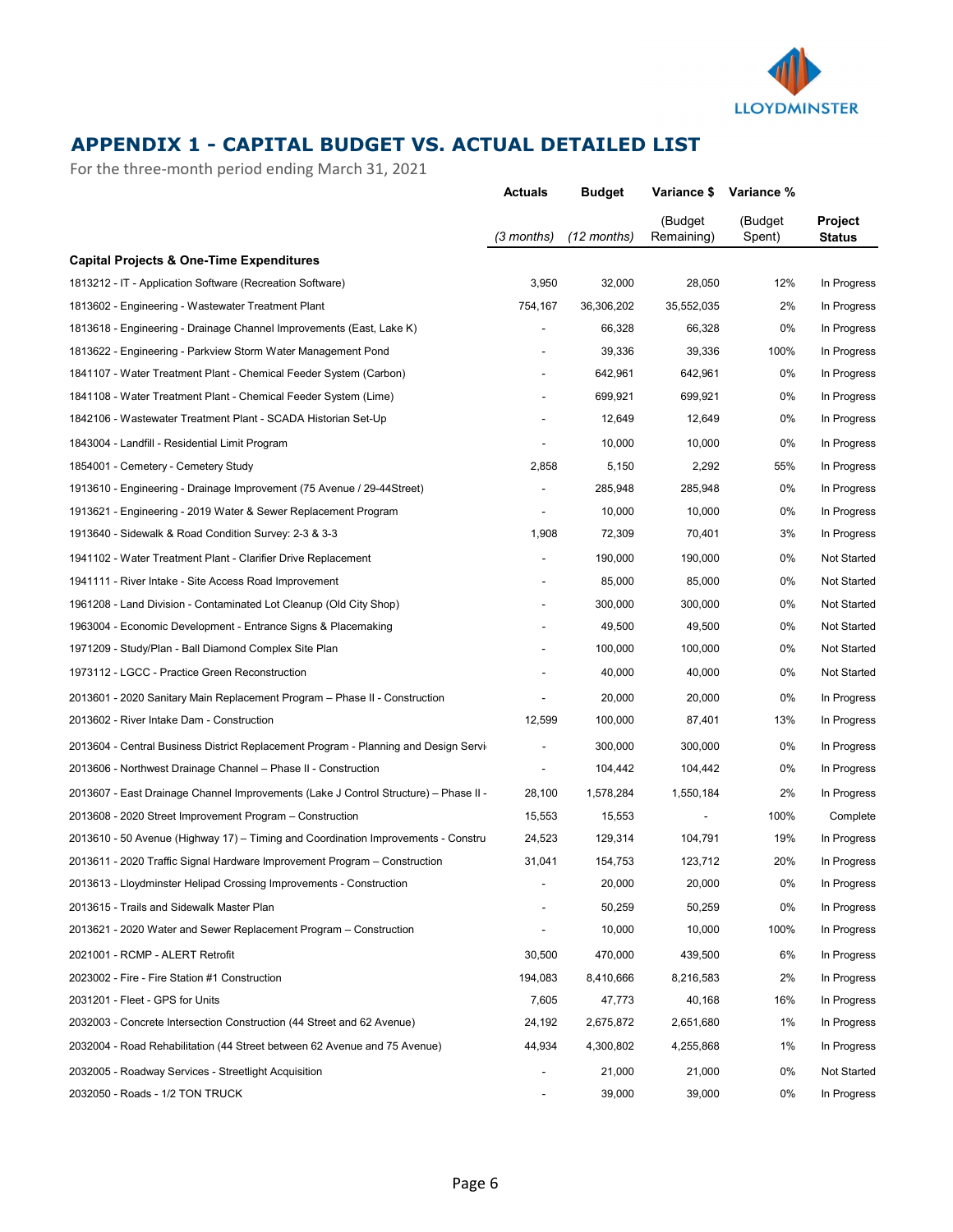

|                                                                                    | <b>Actuals</b>           | <b>Budget</b> | Variance \$           | Variance %        |                          |
|------------------------------------------------------------------------------------|--------------------------|---------------|-----------------------|-------------------|--------------------------|
|                                                                                    | (3 months)               | $(12$ months) | (Budget<br>Remaining) | (Budget<br>Spent) | Project<br><b>Status</b> |
| <b>Capital Projects &amp; One-Time Expenditures</b>                                |                          |               |                       |                   |                          |
| 2032055 - Roads - TANDEM TRUCK                                                     | 250,546                  | 310,000       | 59,454                | 81%               | In Progress              |
| 2035001 - Stormwater - Neale Edmunds Downstream User Impact Study                  | $\overline{\phantom{a}}$ | 18,990        | 18,990                | 0%                | In Progress              |
| 2035002 - Stormwater - Neale Edmunds Hydraulic Assessment                          | 1,488                    | 6,465         | 4,977                 | 23%               | In Progress              |
| 2041002 - Water Services - Water Meter Replacement Program                         | 95,513                   | 143,052       | 47,539                | 67%               | In Progress              |
| 2041051 - Water Services - 3/4 TON TRUCK                                           | 48,391                   | $39,000 -$    | 9,391                 | 124%              | Complete                 |
| 2041107 - Water Treatment Plant - Front End Engineering Design of SCADA Syster     | 22,382                   | 265,000       | 242,618               | 8%                | In Progress              |
| 2041108 - Water Treatment Plant - SCADA Replacement                                |                          | 85,000        | 85,000                | 0%                | In Progress              |
| 2041109 - River Intake - Flow Meter Replacement                                    |                          | 25,000        | 25,000                | 0%                | In Progress              |
| 2043004 - Landfill - Historic Landfill Closure Study                               | 589                      | 25,476        | 24,887                | 2%                | In Progress              |
| 2061005 - DARP Implementation Plan                                                 |                          | 45.000        | 45,000                | 0%                | Not Started              |
| 2061203 - Land Division - Landscaping Final Inspection                             |                          | 10,000        | 10,000                | 0%                | In Progress              |
| 2061312 - BM - Legacy Centre - HVAC Replacement                                    | 45,798                   | 282,559       | 236,761               | 16%               | In Progress              |
| 2061313 - BM - Bud Miller Park Centre - Internal Upgrades Design                   |                          | 30,000        | 30,000                | 0%                | <b>Not Started</b>       |
| 2071004 - BMASP - Spray Park Repairs                                               |                          | 26,703        | 26,703                | 0%                | In Progress              |
| 2071102 - LBP - Sanitary Sewer Replacement                                         |                          | 10,000        | 10,000                | 0%                | In Progress              |
| 2071207 - Parks - Beautification                                                   |                          | 10,312        | 10,312                | 0%                | Not Started              |
| 2071251 - Parks - FRONT MOUNT RIDING MOWER                                         |                          | 34,000        | 34,000                | 0%                | In Progress              |
| 2073008 - BAC - 1/2 Ton Truck                                                      |                          | 45,000        | 45,000                | 0%                | In Progress              |
| 2073111 - LGCC - Electrical Controls Replacement                                   |                          | 56,151        | 56,151                | 0%                | In Progress              |
| 2073118 - LGCC - Pond Bank Restoration                                             |                          | 22,086        | 22,086                | 0%                | In Progress              |
| 2073121 - LGCC - Restaurant Equipment Replacement                                  |                          | 13,650        | 13,650                | 0%                | Not Started              |
| 2073124 - LGCC - Tee Box Restoration                                               |                          | 40,000        | 40,000                | 0%                | Not Started              |
| 2073205 - ODP - Exterior Renovations - Store Front - Roll Top, Painting, Close Off |                          | 10,000        | 10,000                | 0%                | Not Started              |
| 2073206 - ODP - Replace Equipment Shed 10x10                                       | 4,200                    | 7,500         | 3,300                 | 56%               | In Progress              |
| 2073303 - SSC - Roof Replacement                                                   | 10,219                   | 108,000       | 97,781                | 9%                | In Progress              |
| 2073305 - SSC - Heat Exchanger Upgrade                                             | 13,070                   | 13,070        |                       | 100%              | Complete                 |
| 2074008 - Recreation & Culture - Building Designs                                  |                          | 600,000       | 600,000               | 0%                | Not Started              |
| 2076000 - Recreation & Culture - Future Capital                                    | 143,663                  | 1,441,012     | 1,297,349             | 10%               | In Progress              |
| 2076107 - LCSC - Building Relocation                                               | 355,318                  | 1,500,000     | 1,144,682             | 24%               | In Progress              |
| 2113201 - IT - Application Software (Recreation software TV displays)              |                          | 15,000        | 15,000                | 0%                | Not Started              |
| 2113208 - Pictometry & Airphoto Update                                             |                          | 35,000        | 35,000                | 0%                | In Progress              |
| 2113212 - IT - Council Chambers Audio/Video and Meeting Webcasting Upgrade         |                          | 140,000       | 140,000               | 0%                | Not Started              |
| 2113224 - IT - Network Hardware                                                    |                          | 57,000        | 57,000                | 0%                | Not Started              |
| 2113225 - IT - Desktop Hardware                                                    | 61,985                   | 74,000        | 12,015                | 84%               | In Progress              |
| 2113226 - IT - Multi-Function Printers                                             |                          | 76,500        | 76,500                | 0%                | Not Started              |
| 2113601 - 2021 Water and Sewer Replacement Program – Construction                  | 845                      | 2,900,000     | 2,899,155             | 0%                | In Progress              |
| 2113605 - Northwest Drainage Channel - Phase III - Construction                    | 49,593                   | 1,800,000     | 1,750,407             | 3%                | In Progress              |
| 2113606 - East Drainage Channel Improvements (Lake K Pond and Control Structu      | ۰                        | 2,500,000     | 2,500,000             | 0%                | On Hold                  |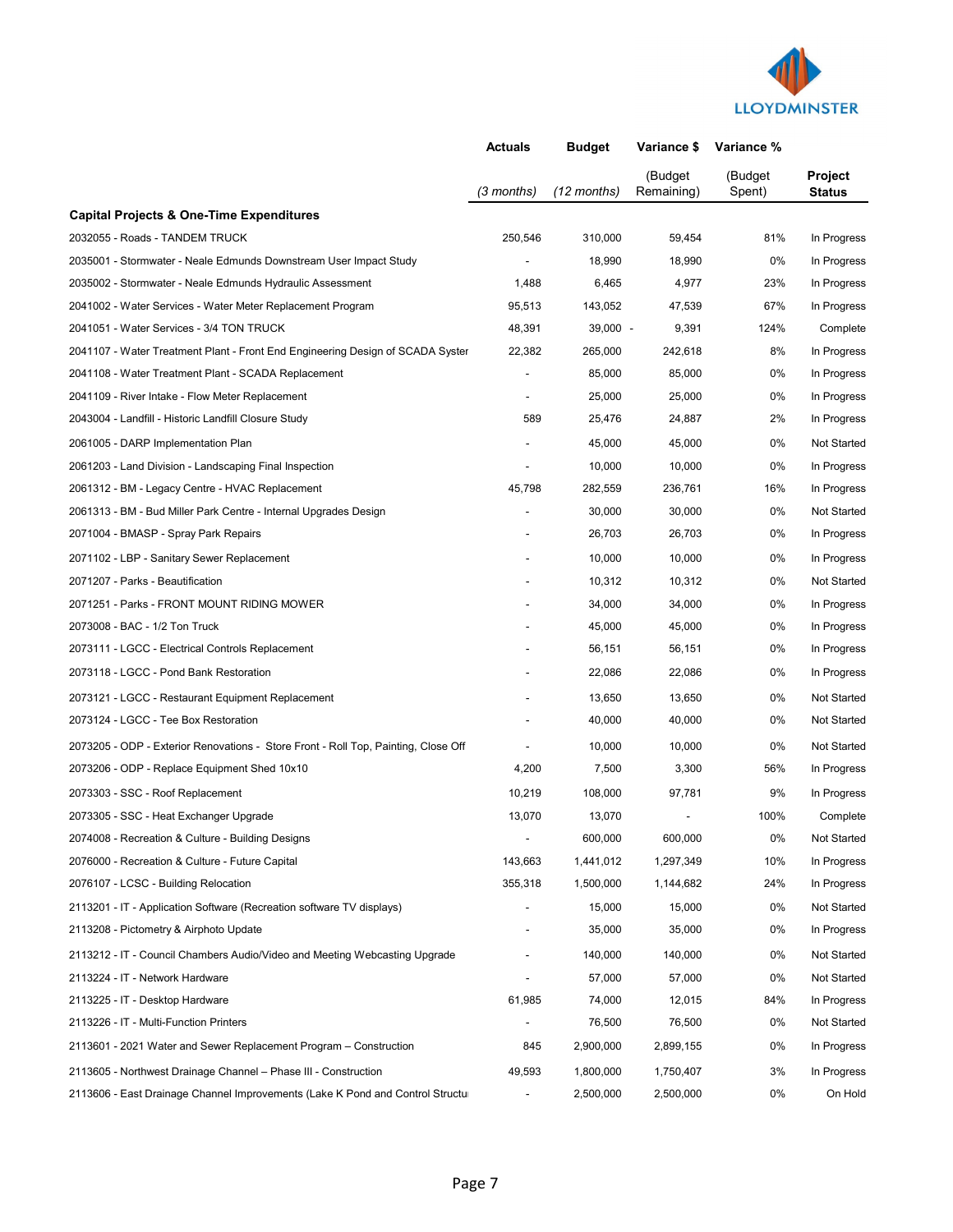

|                                                                                    | <b>Actuals</b> | <b>Budget</b> | Variance \$           | Variance %        |                          |
|------------------------------------------------------------------------------------|----------------|---------------|-----------------------|-------------------|--------------------------|
|                                                                                    | (3 months)     | (12 months)   | (Budget<br>Remaining) | (Budget<br>Spent) | Project<br><b>Status</b> |
| <b>Capital Projects &amp; One-Time Expenditures</b>                                |                |               |                       |                   |                          |
| 2113607 - 2021 Street Improvement Program - Construction                           |                | 1,700,000     | 1,700,000             | 0%                | In Progress              |
| 2113610 - 2021 Street Improvement Program - Design Services                        | 28,633         | 50,000        | 21,367                | 57%               | In Progress              |
| 2113626 - 67 Street Water Line Extension - Design and Construction                 |                | 1,500,000     | 1,500,000             | 0%                | In Progress              |
| 2113627 - Water Treatment Plant Fibre Optic Line Connection - Design and Constru   |                | 215,000       | 215,000               | 0%                | <b>Not Started</b>       |
| 2113628 - Dangerous Goods and Truck Route Signage Procurement and Implemen         |                | 150,000       | 150,000               | 0%                | In Progress              |
| 2122001 - Unit 21-34 - Emergency Equipment Addition                                |                | 17,000        | 17,000                | 0%                | Not Started              |
| 2122002 - Bylaw Services - Pedestrian Safety Awareness                             | 24,397         | 44,100        | 19,703                | 55%               | In Progress              |
| 2122003 - Bylaw Services - Electronic Ticketing                                    |                | 20,000        | 20,000                | 0%                | Not Started              |
| 2122050 - Bylaw - Unit 21-34 - SUV                                                 |                | 55,000        | 55,000                | 0%                | In Progress              |
| 2122051 - Bylaw - Unit 22-51 - 1/2 Ton Truck                                       |                | 46,000        | 46.000                | 0%                | In Progress              |
| 2123004 - Fire - SCBA Replacement Program                                          |                | 315,000       | 315,000               | 0%                | Not Started              |
| 2123010 - Fire - Fire Hall 2 - Exhaust Filtration System                           | 7,350          | 10,000        | 2,650                 | 74%               | In Progress              |
| 2132051 - Roads - Unit 17-60 - Grader                                              |                | 580,000       | 580,000               | 0%                | In Progress              |
| 2132052 - Roads - Unit 22-60 - 1/2 Ton Truck                                       |                | 46,000        | 46,000                | 0%                | In Progress              |
| 2134001 - Airport - Replace Boiler System                                          |                | 50,000        | 50,000                | 0%                | In Progress              |
| 2134003 - Airport - Airport Signage                                                |                | 50,000        | 50,000                | 0%                | <b>Not Started</b>       |
| 2134004 - Airport - Snow Plow Truck Replacement                                    |                | 253,000       | 253,000               | 0%                | Not Started              |
| 2134005 - Airport - Grader                                                         |                | 329,000       | 329,000               | 0%                | Not Started              |
| 2134006 - Airport - De-icing Equipment                                             |                | 180,000       | 180,000               | 0%                | Not Started              |
| 2134007 - Airport - Terminal building maintenance                                  |                | 50,000        | 50,000                | 0%                | In Progress              |
| 2134008 - Airport - Parking Lot Design                                             |                | 50,000        | 50,000                | 0%                | <b>Not Started</b>       |
| 2135004 - Neale Edmunds Complex Easement Plan                                      |                | 50,000        | 50,000                | 0%                | Not Started              |
| 2135005 - East Drainage Channel Improvements (40 Avenue to Lake K Drainage C       |                | 1,500,000     | 1,500,000             | 0%                | On Hold                  |
| 2135006 - Stormwater - Overland Drainage Repair                                    |                | 51,300        | 51,300                | 0%                | In Progress              |
| 2141002 - Water Distribution - Electric Valve Exerciser                            |                | 15,200        | 15,200                | 0%                | In Progress              |
| 2141004 - Pressure Monitoring Device                                               |                | 34,400        | 34,400                | 0%                | Not Started              |
| 2141050 - Water Services - Unit 22-64 - 1/2 Ton Truck                              |                | 46,000        | 46,000                | 0%                | In Progress              |
| 2141053 - Water Services - Unit 23-47 - 3/4 Ton Truck                              |                | 50,000        | 50,000                | 0%                | In Progress              |
| 2141101 - Water Treatment Plant - SCADA Replacement                                |                | 400,000       | 400,000               | 0%                | In Progress              |
| 2141105 - Water Treatment Plant - Rectifier                                        |                | 20,000        | 20,000                | 0%                | In Progress              |
| 2141108 - River Intake - High Lift Pump #102 Overhaul                              |                | 100,000       | 100,000               | 0%                | Not Started              |
| 2141113 - Water Treatment Plant - Building Assessment                              |                | 35,000        | 35,000                | 0%                | In Progress              |
| 2141114 - Water Treatment Plant - Clarifier Structural/Mechanical Repairs and Cath |                | 350,000       | 350,000               | 0%                | Not Started              |
| 2141151 - Water Treatment Plant - Unit 22-72 - 1/2 Ton Truck                       |                | 46,000        | 46,000                | 0%                | In Progress              |
| 2142003 - Manhole Installation Program                                             |                | 60,000        | 60,000                | 0%                | In Progress              |
| 2143001 - Landfill - Historic Landfill Closure Remediation                         |                | 835,822       | 835,822               | 0%                | Not Started              |
| 2143004 - Landfill - Integrated Solid Waste Management Plan                        |                | 100,000       | 100,000               | 0%                | Not Started              |
| 2143005 - Landfill - Transfer Station and Weigh Scale (WMF-4)                      |                | 50,000        | 50,000                | 0%                | In Progress              |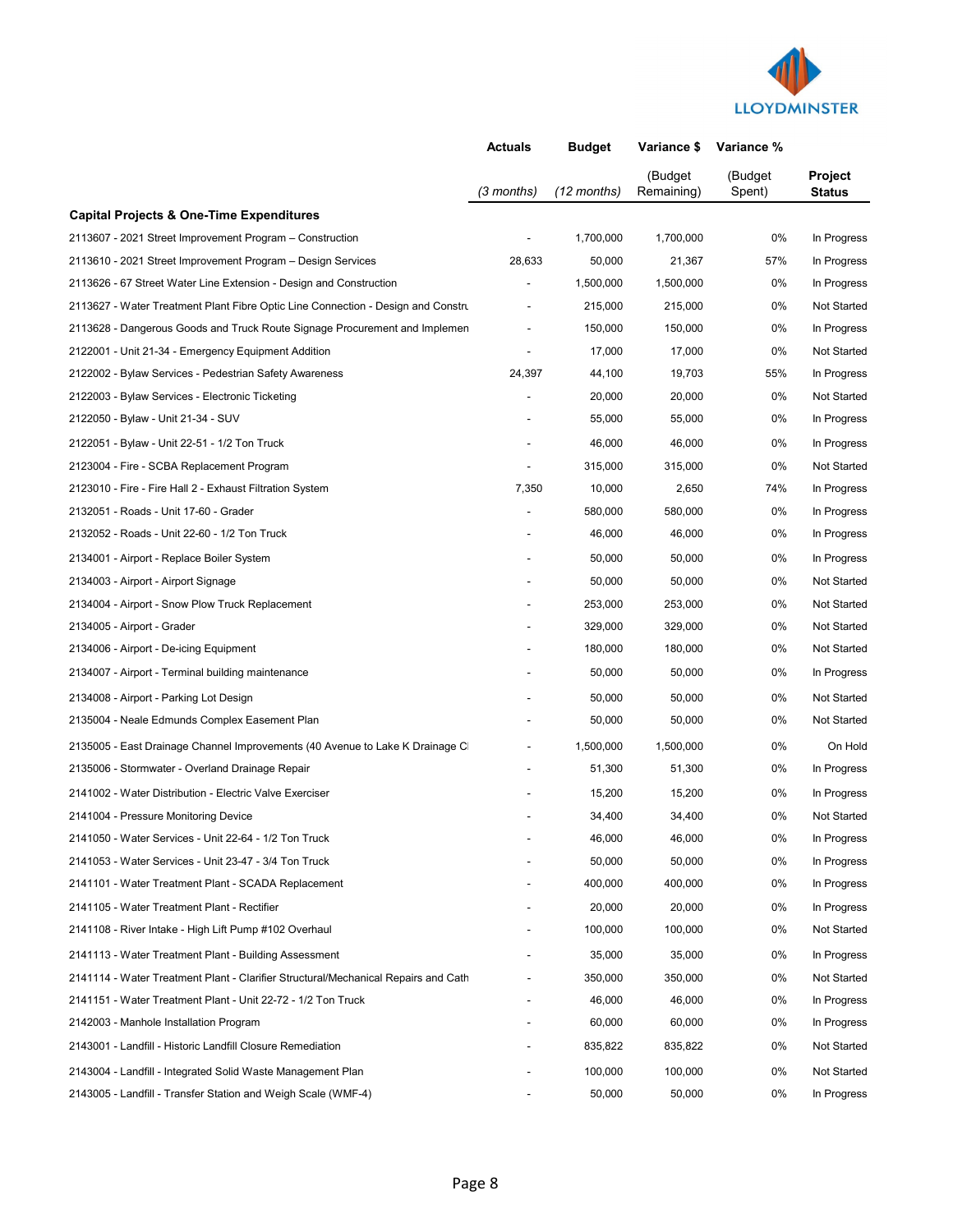

| Project<br>(Budget<br>(Budget<br>Remaining)<br>$(12$ months)<br>Spent)<br>(3 months)<br><b>Status</b><br><b>Capital Projects &amp; One-Time Expenditures</b><br>533<br>1%<br>2143007 - Landfill - Maintenance Building<br>100,000<br>99,467<br>2154001 - Cemetery Development<br>5,310<br>94,690<br>5%<br>100,000<br>150,000<br>150,000<br>0%<br>2161008 - Municipal Development Plan Update<br>1,500,000<br>1,500,000<br>0%<br>2161202 - Land Division - Land Acquisition<br>4,626<br>30,000<br>25,374<br>15%<br>2161309 - BM - Building Maintenance - Furniture Replacement<br>15,000<br>15,000<br>0%<br>2161310 - BM - Safety - Furniture Replacement<br>50,000<br>50,000<br>0%<br>2161315 - BM - City Hall - Parking Lot Repair<br>33,000<br>33,000<br>0%<br>2161316 - BM - Atrium - Parking Lot Repair<br>80,000<br>80,000<br>0%<br>2171004 - BMASP - Asphalt Trail Upgrades | Actuals | <b>Budget</b> | Variance \$ | Variance % |                            |
|-----------------------------------------------------------------------------------------------------------------------------------------------------------------------------------------------------------------------------------------------------------------------------------------------------------------------------------------------------------------------------------------------------------------------------------------------------------------------------------------------------------------------------------------------------------------------------------------------------------------------------------------------------------------------------------------------------------------------------------------------------------------------------------------------------------------------------------------------------------------------------------|---------|---------------|-------------|------------|----------------------------|
|                                                                                                                                                                                                                                                                                                                                                                                                                                                                                                                                                                                                                                                                                                                                                                                                                                                                                   |         |               |             |            |                            |
|                                                                                                                                                                                                                                                                                                                                                                                                                                                                                                                                                                                                                                                                                                                                                                                                                                                                                   |         |               |             |            |                            |
|                                                                                                                                                                                                                                                                                                                                                                                                                                                                                                                                                                                                                                                                                                                                                                                                                                                                                   |         |               |             |            | In Progress                |
|                                                                                                                                                                                                                                                                                                                                                                                                                                                                                                                                                                                                                                                                                                                                                                                                                                                                                   |         |               |             |            | In Progress                |
|                                                                                                                                                                                                                                                                                                                                                                                                                                                                                                                                                                                                                                                                                                                                                                                                                                                                                   |         |               |             |            | <b>Not Started</b>         |
|                                                                                                                                                                                                                                                                                                                                                                                                                                                                                                                                                                                                                                                                                                                                                                                                                                                                                   |         |               |             |            | <b>Not Started</b>         |
|                                                                                                                                                                                                                                                                                                                                                                                                                                                                                                                                                                                                                                                                                                                                                                                                                                                                                   |         |               |             |            | In Progress                |
|                                                                                                                                                                                                                                                                                                                                                                                                                                                                                                                                                                                                                                                                                                                                                                                                                                                                                   |         |               |             |            | In Progress                |
|                                                                                                                                                                                                                                                                                                                                                                                                                                                                                                                                                                                                                                                                                                                                                                                                                                                                                   |         |               |             |            | In Progress                |
|                                                                                                                                                                                                                                                                                                                                                                                                                                                                                                                                                                                                                                                                                                                                                                                                                                                                                   |         |               |             |            | In Progress                |
|                                                                                                                                                                                                                                                                                                                                                                                                                                                                                                                                                                                                                                                                                                                                                                                                                                                                                   |         |               |             |            | Not Started                |
| 0%<br>2171005 - BMASP - Refurbish Lawn Bowling Green<br>200,000<br>200,000                                                                                                                                                                                                                                                                                                                                                                                                                                                                                                                                                                                                                                                                                                                                                                                                        |         |               |             |            | <b>Not Started</b>         |
| 40,000<br>40,000<br>0%<br>2171007 - BMASP - Picnic Shelter Concrete Pad and Fireplace rehabilitation                                                                                                                                                                                                                                                                                                                                                                                                                                                                                                                                                                                                                                                                                                                                                                              |         |               |             |            | In Progress                |
| 25,000<br>25,000<br>0%<br>2171050 - BMASP - Unit 18-42 - Utility Side-by-Side                                                                                                                                                                                                                                                                                                                                                                                                                                                                                                                                                                                                                                                                                                                                                                                                     |         |               |             |            | In Progress                |
| 20,000<br>20,000<br>0%<br>2171101 - LBP - Ball Diamond Refurbish                                                                                                                                                                                                                                                                                                                                                                                                                                                                                                                                                                                                                                                                                                                                                                                                                  |         |               |             |            | <b>Not Started</b>         |
| 100,000<br>100,000<br>0%<br>2171201 - Parks - Playground Installation                                                                                                                                                                                                                                                                                                                                                                                                                                                                                                                                                                                                                                                                                                                                                                                                             |         |               |             |            | Not Started                |
| 2171203 - Parks - Beautification Projects<br>20,000<br>20,000<br>0%                                                                                                                                                                                                                                                                                                                                                                                                                                                                                                                                                                                                                                                                                                                                                                                                               |         |               |             |            | Not Started                |
| 2171254 - Parks - Dirt Screener<br>25,000<br>25,000<br>0%                                                                                                                                                                                                                                                                                                                                                                                                                                                                                                                                                                                                                                                                                                                                                                                                                         |         |               |             |            | <b>Not Started</b>         |
| 2171259 - Parks - Unit 11-26 - Front Mount Mower<br>34,000<br>34,000<br>0%                                                                                                                                                                                                                                                                                                                                                                                                                                                                                                                                                                                                                                                                                                                                                                                                        |         |               |             |            | In Progress                |
| 126,000<br>126,000<br>0%<br>2171261 - Parks - Unit 11-14 - Wing Mower                                                                                                                                                                                                                                                                                                                                                                                                                                                                                                                                                                                                                                                                                                                                                                                                             |         |               |             |            | In Progress                |
| 100,000<br>100,000<br>0%<br>2173001 - BAC- Whirlpool Skimmer Replacement & Concrete Repairs                                                                                                                                                                                                                                                                                                                                                                                                                                                                                                                                                                                                                                                                                                                                                                                       |         |               |             |            | Not Started                |
| 2173004 - BAC - Blinds<br>10,000<br>10,000<br>0%                                                                                                                                                                                                                                                                                                                                                                                                                                                                                                                                                                                                                                                                                                                                                                                                                                  |         |               |             |            | <b>Not Started</b>         |
| 50,000<br>50,000<br>0%<br>2173005 - BAC- Interior Painting                                                                                                                                                                                                                                                                                                                                                                                                                                                                                                                                                                                                                                                                                                                                                                                                                        |         |               |             |            | <b>Not Started</b>         |
| 2173006 - BAC - Exterior Renovations<br>0%<br>50,000<br>50,000                                                                                                                                                                                                                                                                                                                                                                                                                                                                                                                                                                                                                                                                                                                                                                                                                    |         |               |             |            | Not Started                |
| 4,416<br>10,000<br>5,584<br>44%<br>2173102 - LGCC - Backflow prevention system                                                                                                                                                                                                                                                                                                                                                                                                                                                                                                                                                                                                                                                                                                                                                                                                    |         |               |             |            | In Progress                |
| 4,000<br>597,300<br>1%<br>2173106 - LGCC - Irrigation System Upgrade<br>593,300                                                                                                                                                                                                                                                                                                                                                                                                                                                                                                                                                                                                                                                                                                                                                                                                   |         |               |             |            | In Progress                |
| 0%<br>2173111 - LGCC - Resurface Outdoor Stairs<br>30,000<br>30,000                                                                                                                                                                                                                                                                                                                                                                                                                                                                                                                                                                                                                                                                                                                                                                                                               |         |               |             |            | <b>Not Started</b>         |
| 20,000<br>20,000<br>0%<br>2173116 - LGCC - Roofing upgrades to Maintenance shop                                                                                                                                                                                                                                                                                                                                                                                                                                                                                                                                                                                                                                                                                                                                                                                                   |         |               |             |            | In Progress                |
| 1,773<br>2173122 - LGCC - Sanitary Lift Station<br>51,914<br>50,141<br>3%                                                                                                                                                                                                                                                                                                                                                                                                                                                                                                                                                                                                                                                                                                                                                                                                         |         |               |             |            | In Progress                |
| 90,000<br>0%<br>2173311 - SSC - Internal Mechanical Duct Cleaning<br>90,000                                                                                                                                                                                                                                                                                                                                                                                                                                                                                                                                                                                                                                                                                                                                                                                                       |         |               |             |            | In Progress                |
| 2173312 - SSC - Floor Scrubber<br>40,000<br>40,000<br>0%                                                                                                                                                                                                                                                                                                                                                                                                                                                                                                                                                                                                                                                                                                                                                                                                                          |         |               |             |            | In Progress                |
| 156,000<br>156,000<br>0%<br>2173314 - SSC - Asphalt Parking Lot Rehabilitation                                                                                                                                                                                                                                                                                                                                                                                                                                                                                                                                                                                                                                                                                                                                                                                                    |         |               |             |            | In Progress                |
| 2173315 - SSC Electrical Panels Relocation to Admin Office (from Alta/Sask)<br>46,000<br>46,000<br>0%                                                                                                                                                                                                                                                                                                                                                                                                                                                                                                                                                                                                                                                                                                                                                                             |         |               |             |            | Not Started                |
| 32,000<br>32,000<br>0%<br>2173316 - SCC - Admin Office Heating Upgrades                                                                                                                                                                                                                                                                                                                                                                                                                                                                                                                                                                                                                                                                                                                                                                                                           |         |               |             |            | In Progress                |
| 12,000<br>12,000<br>0%<br>2173401 - AM- Exterior Door Replacement                                                                                                                                                                                                                                                                                                                                                                                                                                                                                                                                                                                                                                                                                                                                                                                                                 |         |               |             |            | Not Started                |
| 10,000<br>10,000<br>0%<br>2173402 - AM - Facility Assessment                                                                                                                                                                                                                                                                                                                                                                                                                                                                                                                                                                                                                                                                                                                                                                                                                      |         |               |             |            | Not Started                |
| 10,000<br>10,000<br>0%<br>2173601 - RR - Facility Assessment                                                                                                                                                                                                                                                                                                                                                                                                                                                                                                                                                                                                                                                                                                                                                                                                                      |         |               |             |            | Not Started                |
| 0%<br>2174002 - Plant Operators - Updating Plant Drawings<br>50,000<br>50,000                                                                                                                                                                                                                                                                                                                                                                                                                                                                                                                                                                                                                                                                                                                                                                                                     |         |               |             |            | In Progress                |
| 2174010 - Plant Operators - Compressor Rebuilds<br>35,000<br>35,000<br>0%                                                                                                                                                                                                                                                                                                                                                                                                                                                                                                                                                                                                                                                                                                                                                                                                         |         |               |             |            |                            |
| 2174012 - Plant Operators - SSC Condenser Fan Replacement<br>15,000<br>15,000<br>0%                                                                                                                                                                                                                                                                                                                                                                                                                                                                                                                                                                                                                                                                                                                                                                                               |         |               |             |            | In Progress<br>In Progress |